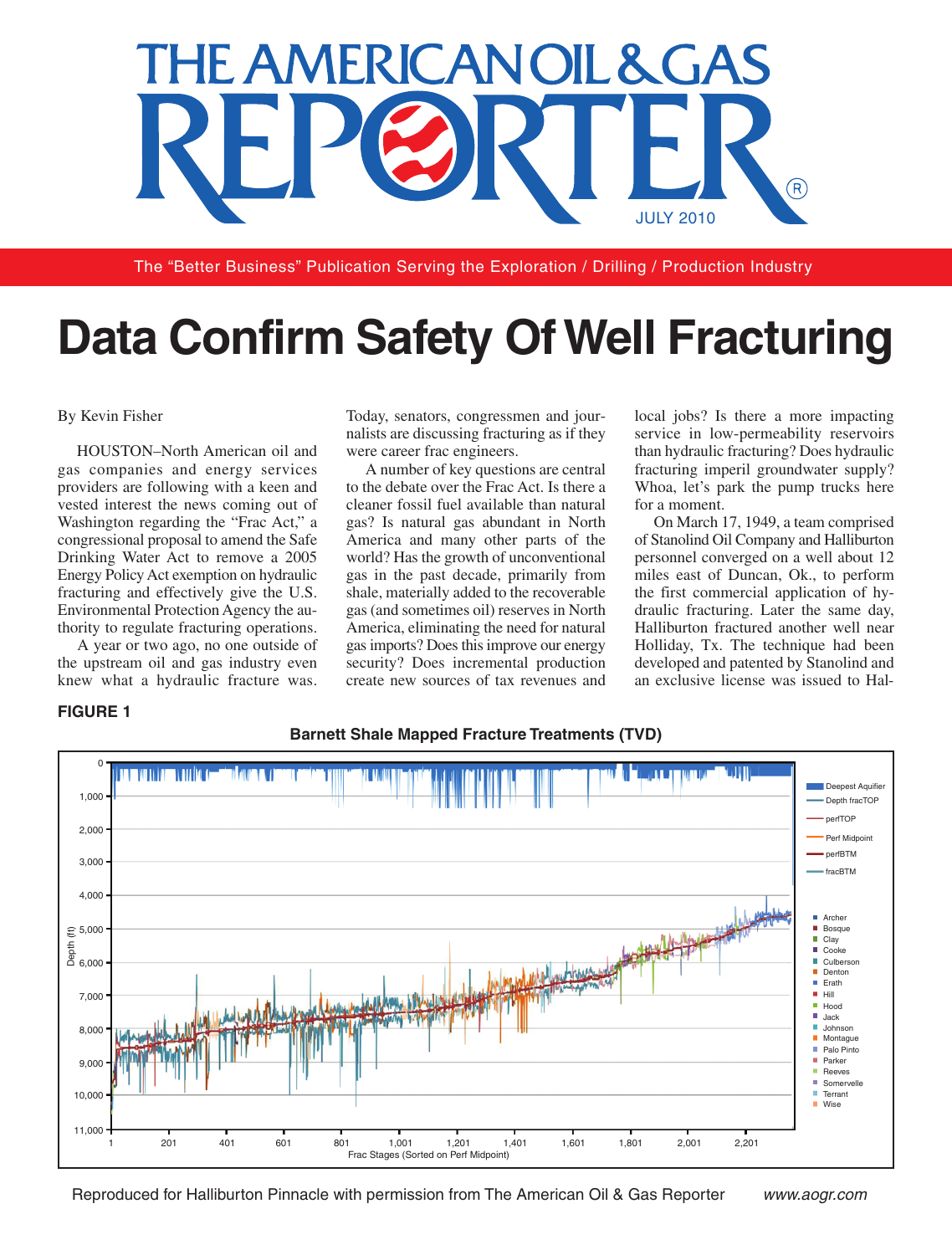liburton to perform the stimulation process. In 1953, the license was extended to all qualified service companies.

Since that fateful day in 1949, hydraulic fracturing has done more to increase recoverable reserves than any other technique. In the more than 60 years following those first treatments, more than 2 million frac treatments have been pumped with no documented case of any treatment polluting an aquifer.

Recent proposals have been initiated by Congress to limit hydraulic fracturing in order to protect groundwater supplies. To limit or eliminate hydraulic fracturing would, of course, be extremely detrimental to domestic supplies of oil and natural gas. In most low-permeability reservoirs, the wells simply will not produce without the fracturing process.

As many as 90 percent of all gas wells completed in the United States have been fractured, and the process continues to be applied in new and innovative ways to boost production of American and worldwide energy in unconventional formations, such as tight gas sands, shale deposits and coalbeds. Conventional, higher-quality reservoirs also benefit from hydraulic fracturing in the form of accelerated recovery.

As a result, hydraulic fracturing is now responsible for 30 percent of domestic oil and natural gas reserves, and has aided in extracting more than 600 trillion cubic feet of natural gas and 7 billion barrels of oil, with much more to come.According

to the National Petroleum Council, 60- 80 percent of all wells drilled in the United States during the next decade will require fracturing to remain viable. The reason, simply put, is that the low-hanging fruit in the oil and gas industry is largely gone. Going forward, new oil and gas supplies increasingly will have to be recovered from lower-quality and unconventional reservoirs.

The concerns around groundwater contamination raised by Congress are primarily centered on one fundamental question: Are the created fractures contained within the target formation so that they do not contact underground sources of drinking water? In response to that key concern, this article presents the first look at actual field data based on direct measurements acquired while fracture mapping more than 15,000 frac jobs during the past decade.

### **Unanimous Conclusion**

Studies conducted by governmental agencies and respected authorities have unanimously concluded that hydraulic fracturing is safe. The Environmental Protection Agency, the Ground Water Protection Council and the Interstate Oil & Gas Compact Commission all have found hydraulic fracturing nonthreatening to the environment or public health.

As displayed on the Energy in Depth Web site (http://www.energyindepth.com/), the GWPC's survey of state energy regulatory agencies found no documented cases of contaminated drinking water linked to hydraulic fracturing. The GWPC also concluded that state regulations were sufficient to ensure the integrity of the water supply. A 2002 study conducted by the IOGCC confirmed the GWPC's conclusion that no evidence could be found of contaminated drinking water related to hydraulic fracturing.

In addition, the EPA conducted an extensive survey of hydraulic fracturing practices and their effect on drinking water in 2004. Focusing on very shallow coalbed methane wells (since their extremely shallow depths would have the highest potential of harming the water supply), the EPA found that several factors (fluid recovery, the small amount of chemicals contained in frac fluids, their dilution in water, and their absorption by rock formations) minimize the potential risks associated with hydraulic fracturing. The EPA agreed with the GWPC and the IOGCC that hydraulic fracturing is safe. More specifically, the EPA concluded that hydraulic fracturing does not create pathways for fluids to travel between rock formations to affect the water supply.

On May 5, 1995, Carol M. Browner, then an EPA administrator and now energy adviser to President Obama, stated, "There is no evidence that the hydraulic fracturing at issue has resulted in any contamination or endangerment of underground sources of drinking water."

At a state regulators conference in Washington last February, Steve Heare,

## **FIGURE 2**

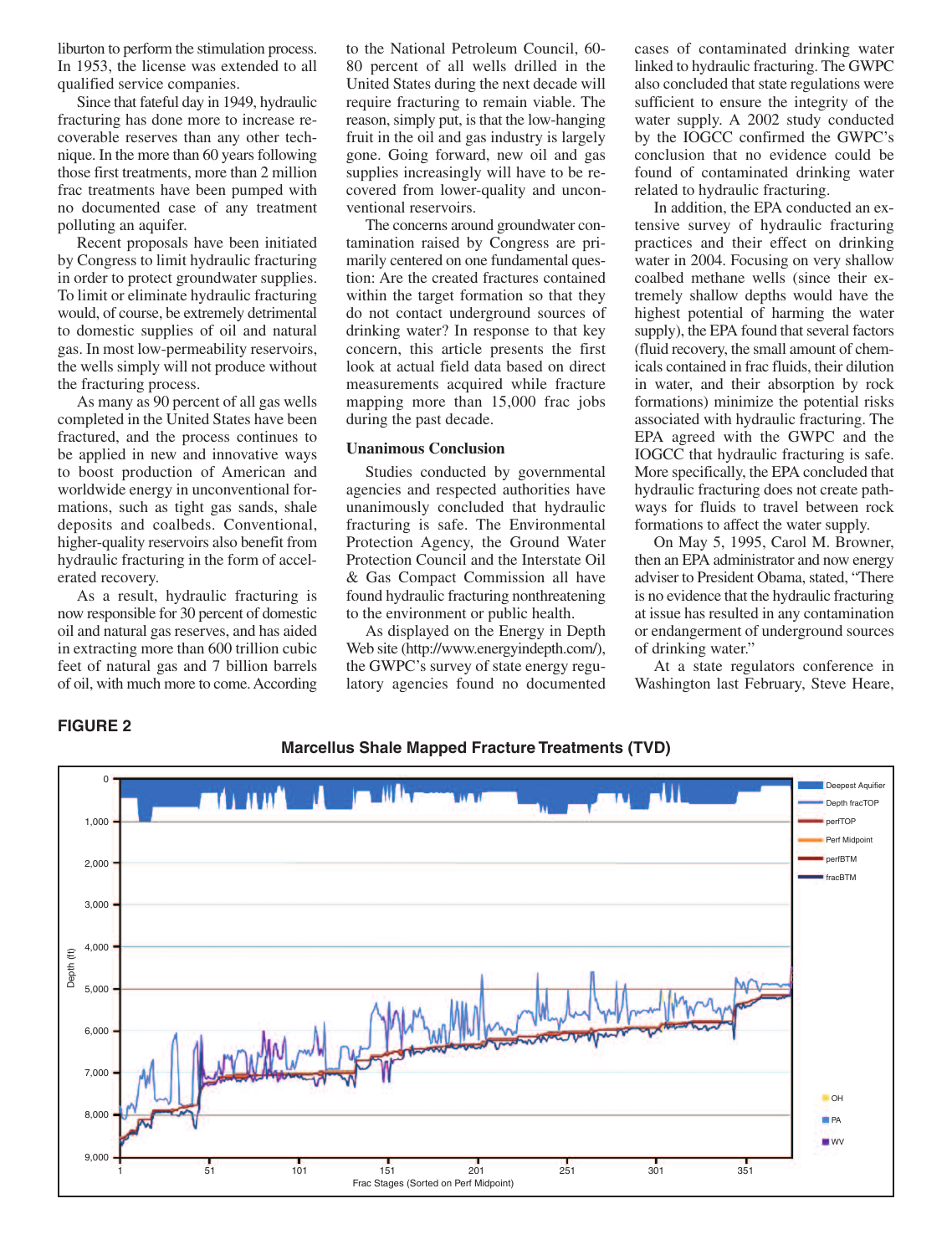director of EPA's Drinking Water Protection division said, "I have no information that states are not doing a good job already (of protecting water supplies)." Despite claims by environmental organizations, Heare also reported that he had not seen any documented cases where hydraulic fracturing was contaminating water supplies.

ICF International recently completed another key study that specifically addressed hydraulic fracturing activities in the Marcellus Shale play in New York. The study confirmed that the EPA findings were valid and found that there would not be any risks to drinking water from hydraulic fracturing in the Marcellus Shale region.

### **Barnett, Marcellus Data**

Extensive mapping of hydraulic fracture geometry has been performed in unconventional NorthAmerican shale reservoirs since 2001. The microseismic and tiltmeter technologies used to monitor the treatments are well established, and are also widely used for nonoil field applications such as earthquake monitoring, volcano monitoring, civil engineering applications, carbon capture and waste disposal. Figures 1 and 2 are plots of data collected on thousands of hydraulic fracturing treatments in the Barnett Shale in the Fort Worth Basin in Texas and in the Marcellus Shale in the Appalachian Basin.

More fracs have been mapped in the Barnett than any other reservoir. The graph illustrates the fracture top and bottom for all mapped treatments performed in the Barnett since 2001. The depths are in true vertical depth. Perforation depths are illustrated by the red-colored band for each stage, with the mapped fracture tops and bottoms illustrated by colored curves corresponding to the counties where they took place.

The deepest water wells in each of

the counties where Barnett Shale fracs have been mapped, according to United States Geological Survey (http://nwis.waterdata.usgs.gov/nwis), are illustrated by the dark blue shaded bars at the top of Figure 1. As can be seen, the largest directly measured upward growth of all of these mapped fractures still places the fracture tops several thousands of feet below the deepest known aquifer level in each county.

The Marcellus data show a similarly large distance between the top of the tallest frac and the location of the deepest drinking water aquifers as reported in USGS data (dark blue shaded bars at the top of Figure 2). Because it is a newer play with fewer mapped frac stages at this point and encompasses several states, the data set is not as comprehensive as that from the Barnett. However, it is no less compelling in providing evidence of a very good physical separation between hydraulic fracture tops and water aquifers.

Almost 400 separate frac stages are shown, color coded by state. As can be seen, the fractures do grow upward quite a bit taller than in the Barnett, but the shallowest fracture tops are still  $\pm 4,500$ feet, almost one mile below the surface and thousands of feet below the aquifers in those counties.

The results from our extensive fracture mapping database show that hydraulic fractures are better confined vertically (and are also longer and narrower) than conventional wisdom or models predict. Even in areas with the largest measured vertical fracture growth, such as the Marcellus, the tops of the hydraulic fractures are still thousands of feet below the deepest aquifers suitable for drinking water. The data from these two shale reservoirs clearly show the huge distances separating the fracs from the nearest aquifers at their closest points of approach, conclusively demonstrating that hydraulic fractures are

not growing into groundwater supplies, and therefore, cannot contaminate them.

It is true that sound engineering practices make exceptional wells. But it also can be said that sound engineering practices make for a safe environment. Today's combination of proven, measurementbased engineering practices, optimal fracture treatment designs and direct mapping measurements has led to the production success now enjoyed in low-permeability and unconventional gas plays in the United States and around the globe. Those same best practices also ensure that our drinking water supplies are protected for generations to come.  $\Box$ 



#### **KEVIN FISHER**

*Kevin Fisher is general manager of Pinnacle, a Halliburton Service, and is involved in integrating real-time fracturing diagnostics with fracture modeling to optimize the hydraulic fracturing process. He began his career with Halliburton in 1979 and served for 14 years as a logging engineer, field supervisor, log analyst, U.S. sales manager and global technical marketing manager. He joined ProTechnics as director of sales and marketing in 1993 and Pinnacle in 2000. Fisher holds five U.S. patents related to spectral gamma ray, gravel pack density logging, and tiltmeterinstrumentation. He holds a B.S. in natural science/physics from Cameron University.*